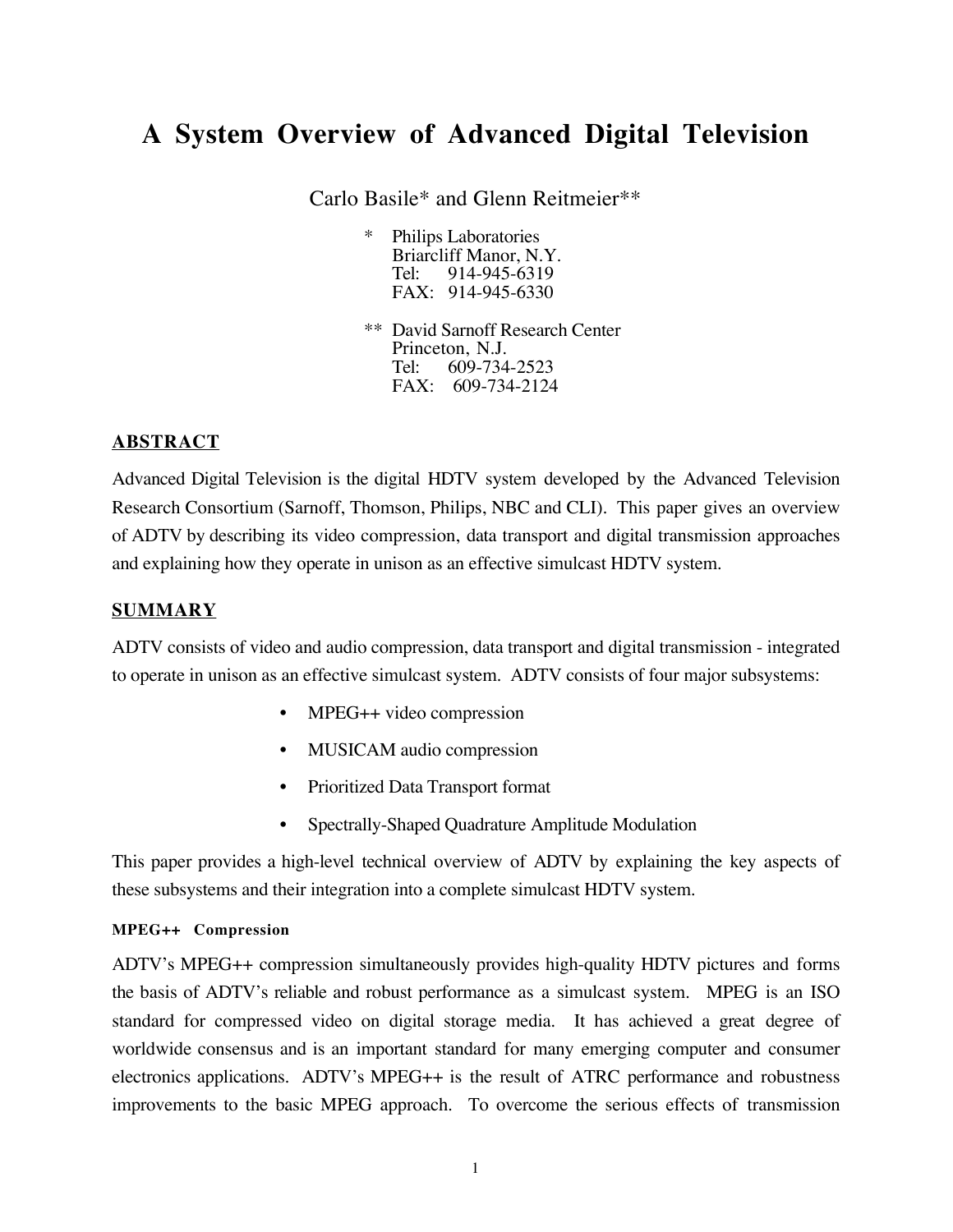errors occurring in critically important bits, MPEG++ prioritizes an MPEG codeword stream, dividing it into two separate video data streams:

- 1) high-priority data that is essential to make viewable pictures
- 2) standard-priority data that is additionally required for high-quality HDTV pictures.

## **Prioritized Data Transport**

ADTV's Prioritized Data Transport format is specifically designed to carry, synchronize and protect MPEG++ high-priority and standard-priority data through a two-tier (prioritized) transmission system that has two separate data channels. It provides several layers of "safety nets" that allow ADTV receivers to continue decoding useful video data even under very high bit error rate conditions. ADTV's data transport system also offers the flexibility to allocate its data capacity among video, audio and auxiliary data services. The Prioritized Data Transport format includes a special service type byte in each cell header. This means that the mix of video, audio and auxiliary data is completely flexible, enabling broadcasters to address special market needs or to innovate new service opportunities.

#### **Spectrally Shaped Quadrature Amplitude Modulation**

ADTV's Spectrally Shaped Quadrature Amplitude Modulation (SS-QAM) provides two-tier simulcast transmission for prioritized MPEG++ data. The SS-QAM signal is the key to simultaneously providing good coverage area, reliable and robust service, immunity to NTSC interference and NTSC-friendly simulcast signals. SS-QAM consists of two separate QAM carriers — a High-Priority carrier and a Standard-Priority carrier. Both carriers provide the high data rate and excellent performance of QAM transmission, and the High-Priority carrier is transmitted at an increased power level. This ensures that the High-Priority carrier will be reliably received over the entire ADTV coverage area, even under severely impaired transmission conditions that might momentarily incapacitate the Standard-priority carrier.

#### **ADTV as a Simulcast System**

ADTV's MPEG++, Prioritized Data Transport and SS-QAM subsystems operate in unison, as shown in Figure 1. ADTV delivers full high-quality HDTV pictures to its coverage area, which is defined by the reception of its Standard-Priority data. Extra reliability and robustness is provided by transmitting synchronization and control information, sound, and the important MPEG++ data constituting a viewable picture on the separate High-Priority carrier with additional power. The High-Priority carrier is reliably available over the entire ADTV coverage area, including the fringes, under virtually all transmission conditions. The result of this is that ADTV provides a reliable and robust television service to its audience, over a large coverage area. Thus, MPEG++